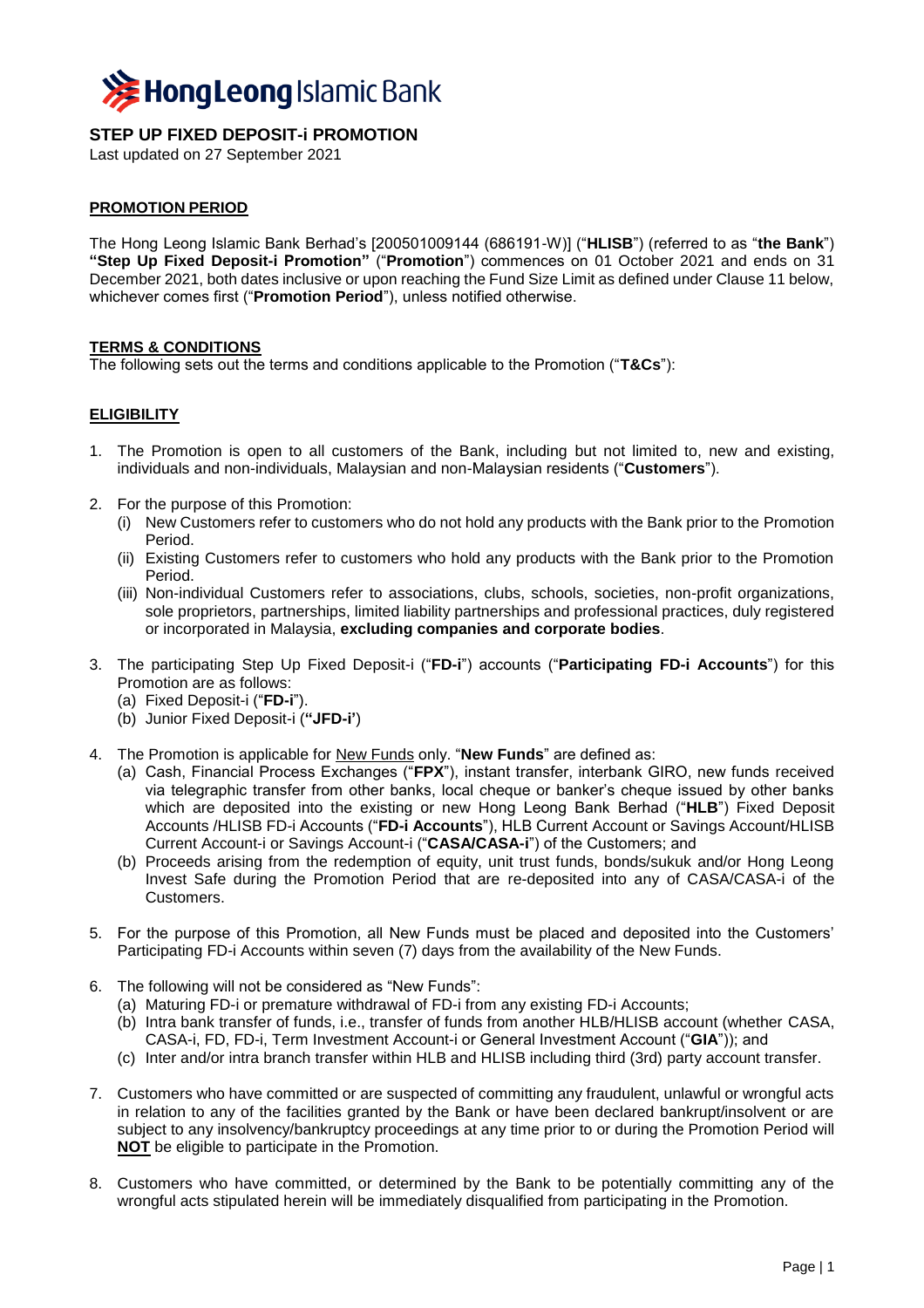

### **PROMOTION MECHANICS**

9. In order to be entitled to the corresponding Step Up FD-i 6 Month Rates set out in Table 1 below, the Customers have to deposit an amount not less than the Minimum Placement Amount and not more than the Maximum Placement Amount into their Participating FD-i Account ("**FD-i Placement Amount**") for FD-i Tenure of 6-months as specified in Table 1 below during the Promotion Period.

| Table 1                                      |                                                                     |                |                     |                       |                                                     |                                                     |  |
|----------------------------------------------|---------------------------------------------------------------------|----------------|---------------------|-----------------------|-----------------------------------------------------|-----------------------------------------------------|--|
| <b>Participating FD-i</b><br><b>Accounts</b> | Step Up FD-i 6-Month Rates <sup>1</sup><br>By Month ("FD-i Tenure") |                |                     | <b>Effective Rate</b> | <b>Minimum</b><br><b>Placement</b><br><b>Amount</b> | <b>Maximum</b><br><b>Placement</b><br><b>Amount</b> |  |
| FD-i<br>JFD-i                                | <b>Month</b><br>1&2                                                 | Month<br>3 & 4 | <b>Month</b><br>5&6 | 2.40% p.a.            | RM10.000                                            | RM5.000.000                                         |  |
|                                              | 2.00% p.a.                                                          | 2.30% p.a.     | 2.90% p.a.          |                       |                                                     |                                                     |  |

*<sup>1</sup>Should there be an Overnight Policy Rate (OPR) change, the Promotional Step Up FD-i 6-Month Rates may be revised.*

- 10. For the purpose of this Promotion, Customers who have fulfilled all of the criteria under Clause 9 above will be referred to as "**Entitled Customers**".
- 11. The fund size limit for the respective Participating FD-i Accounts is as set out in Table 2 below ("**Fund Size Limit**"):

| Table 2                            |                        |  |  |  |  |
|------------------------------------|------------------------|--|--|--|--|
| <b>Participating FD-i Accounts</b> | <b>Fund Size Limit</b> |  |  |  |  |
| FD-i                               | RM300 Million          |  |  |  |  |
| JFD-i                              |                        |  |  |  |  |

- 12. In the event any FD-i Placement Amount exceeds the prescribed Maximum FD-i Placement Amount or if the respective Fund Size Limit is reached, the FD-i Placement Amount which exceeds the prescribed Maximum FD-i Placement Amount or the Fund Size Limit will be subject to the prevailing FD-i board rates as determined by the Bank.
- 13. No FD-i receipt will be issued for each placement.
- 14. The Entitled Customers are required to nominate a CASA/CASA-i maintained with the Bank under the same name and signature requirement as the Participating FD-i Account ("**Nominated CASA/CASA-i**") for the purpose of crediting the profit earned under this Promotion. Entitled Customers who do not have any CASA/CASA-i prior to the Promotion Period are required to open one along with a Participating FD-i Account for this purpose
- 15. The profit earned for the Participating FD-i Accounts will be credited into the Entitled Customers' Nominated CASA/CASA-i at maturity.
- 16. Upon maturity, the principal FD-i Placement Amount will be auto-renewed at the prevailing FD-i board rates respectively and the profit earned will be credited into the Entitled Customers' Nominated CASA/CASA-i at maturity.
- 17. In the event the FD-i Placement Amount is withdrawn prior to maturity of the FD-i Tenure, whether wholly or partially, no profit will be paid on such premature withdrawal amounts of FD-i, regardless of the number of completed months at the time of premature withdrawal.
- 18. Subject to Clause 17 herein, for FD-i & JFD-i, partial withdrawal of FD-i Placement Amount is allowed in multiples of **Ringgit Malaysia One Thousand (RM1,000)** only. However, in the event the amount in FD-